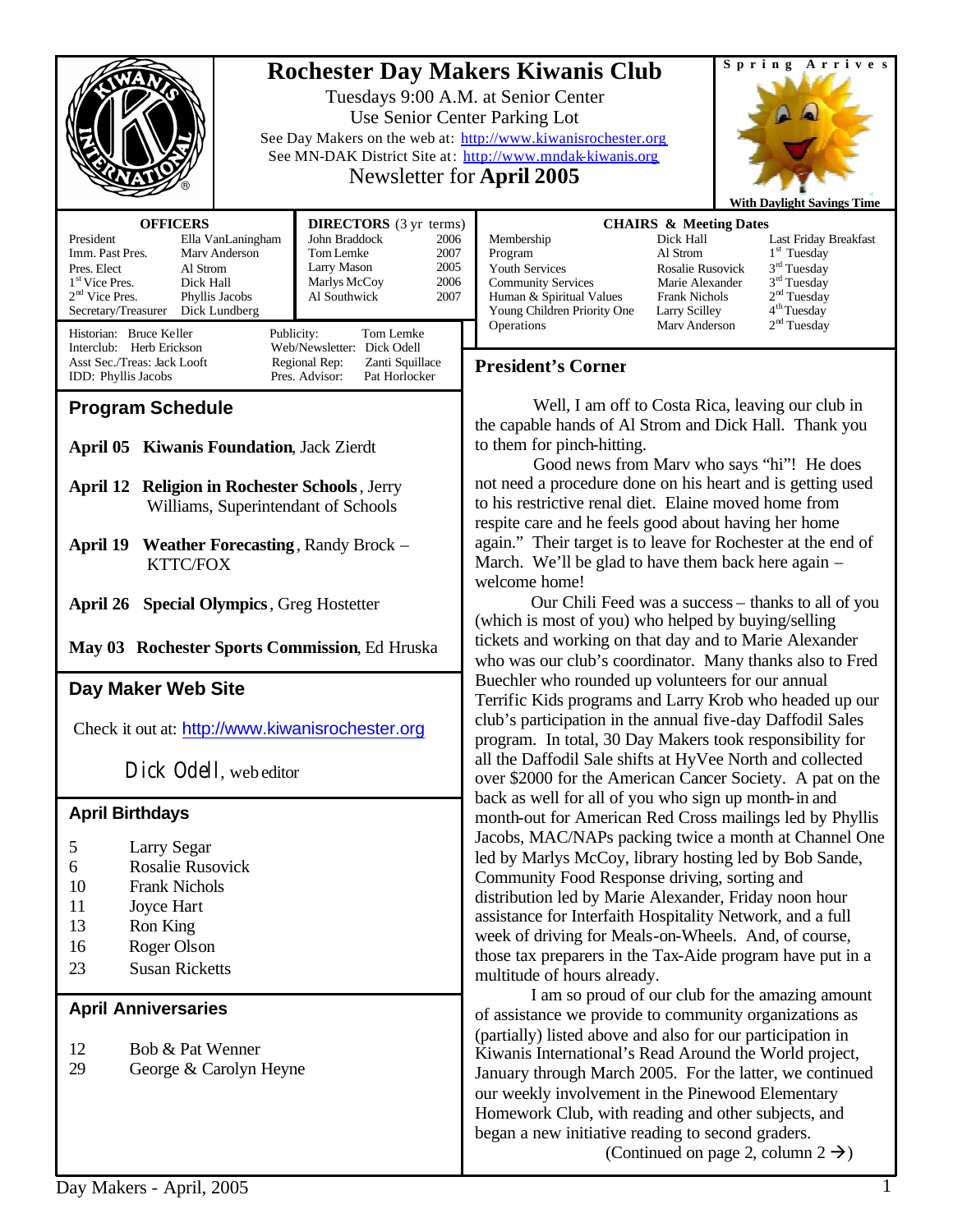| Secretary/Treasurers Report - March '05                           | Program- Programs are scheduled through May 3rd.<br>Committee is planning to do a club evaluation possibly       |  |
|-------------------------------------------------------------------|------------------------------------------------------------------------------------------------------------------|--|
| <b>Bank Balance 2/28/05:</b><br>\$13,477.35                       | combined with a history of the club. Al asked board if a                                                         |  |
|                                                                   | program on Social Security would be appropriate since the                                                        |  |
| \$12,105.09<br><b>Administrative Account:</b>                     |                                                                                                                  |  |
| 808.80<br>Service Account:<br>\$                                  | committee has a couple of possible presenters.                                                                   |  |
| \$<br>Hockey/YCPO:<br>402.04                                      |                                                                                                                  |  |
| \$<br>161.42<br><b>Bike Repair:</b>                               | <b>Community Service-</b> Committee is hoping for good<br>participation from our club in Stewartville's Feed the |  |
| Day Makers on leave: Merlyn Jeche, Craig Martens,<br>David Truxal | Children project on March 28 <sup>th</sup> .                                                                     |  |
|                                                                   | Human & Spiritual Values - The committee collected                                                               |  |
|                                                                   | books twice (last meeting in January and last meeting in                                                         |  |
| <b>March 8, 2005 Board Meeting Highlights:</b>                    |                                                                                                                  |  |
|                                                                   | February) for Women in Prison. Will end for now and see                                                          |  |
| Zanti Squillace has been appointed Club                           | if we want to continue later.                                                                                    |  |
| Representative and will coordinate articles to be                 |                                                                                                                  |  |
| included in the Minnekotan. Zanti will also provide               | YCPO- Souper Bowl Saturday completed. Next event is                                                              |  |
| hardcopies of the Minnekotan to members who request               | Family Fun Night on April 19 <sup>th</sup> . Our club will move tables                                           |  |
|                                                                   | and chairs again. Parent/Child Fair is coming up in June at                                                      |  |
| them.                                                             | Rochesterfest.                                                                                                   |  |
|                                                                   |                                                                                                                  |  |
| President Ella thanked Bruce Keller for his work as               |                                                                                                                  |  |
| Historian.                                                        | Youth Services- Jerry Steinkie and LeRoy Larson are                                                              |  |
|                                                                   | evaluating applications for the Century HS scholarship.                                                          |  |
| Phyllis Jacobs will continue as IDD coordinator, and              | Ella will present the scholarship at the Century HS honors                                                       |  |
| Herb Erickson will assume Interclub Chair.                        | night.                                                                                                           |  |
|                                                                   |                                                                                                                  |  |
|                                                                   |                                                                                                                  |  |
| Carolyn Heyne will chair the nominating committee.                | Richard Lundberg                                                                                                 |  |
| Schedule will be: nominations due from committee on               | Secretary/Treasurer                                                                                              |  |
| April 12, nominations from the floor on April 19, and             |                                                                                                                  |  |
| election on May 3.                                                | <b>President's Corners:</b> (Cont from page 1)                                                                   |  |
|                                                                   |                                                                                                                  |  |
| The board discussed the playground being planned at               | In addition, we helped in the Lunch Buddies portion of a                                                         |  |
| Soldiers Field as our joint project for the five                  |                                                                                                                  |  |
|                                                                   | new program at Jefferson Elementary, Read at Home -                                                              |  |
| Rochester Kiwanis Clubs. Labor has been requested                 | Read Around the World. It is so satisfying (and fun!) to                                                         |  |
| for the five day construction period in May. The board            | work with these youngsters – especially rewarding that                                                           |  |
| approved doing the Soldiers Field playground                      | they are so excited to see us. I received a lovely hand-                                                         |  |
| construction as our joint spring project. The board also          | designed thank-you note from my students, who just                                                               |  |
| ok'ed circulating a fundraising request for the                   | beamed when they gave it to me.                                                                                  |  |
| playground.                                                       |                                                                                                                  |  |
|                                                                   | Ella<br>You rock, Kiwanians!!                                                                                    |  |
|                                                                   |                                                                                                                  |  |
| President Ella asked the board about the clubs possible           | <b>Kiwanis Read Around the World Project:</b>                                                                    |  |
| participation in the Century HS Young Democrats'                  |                                                                                                                  |  |
| Youth Empowerment Project - city wide book drive to               | As part of Kiwanis International's Read Around the World                                                         |  |
| stock a children's library in the slums of Nairobi,               | project, January - March 2005, our Rochester Day                                                                 |  |
| Kenya. Ella will attempt to get a five minute                     |                                                                                                                  |  |
| informational talk on this at a club meeting.                     | Makers joined in a new initiative at Jefferson Elementary                                                        |  |
|                                                                   | School in Rochester, Minnesota, entitled (coincidentally)                                                        |  |
|                                                                   | Read at Home - Read Around the World. The program                                                                |  |
| Our International Convention delegates and alternates             | encourages the students to read at home and provides forms                                                       |  |
| need to be named soon. Ella VanLaningham, Al                      | necessary to record book report information and time spent,                                                      |  |
| Southwick, Ron King, and Sara King are planning to                | as well as offering facts about the United States and other                                                      |  |
| attend.                                                           |                                                                                                                  |  |
|                                                                   | countries of the world.                                                                                          |  |
| <b>COMMITTEE REPORTS</b>                                          | Our volunteers participated in the portion of the program                                                        |  |

Our volunteers participated in the portion of the program titled *Lunch Buddies*. This program provides students the opportunity to read with community volunteers on a weekly basis during the lunch hour recess throughout the cold winter months, January - March. (next page  $\rightarrow$ ) cold winter months, January - March.

(next column  $\rightarrow$ )

**Membership-** Our current membership is 82